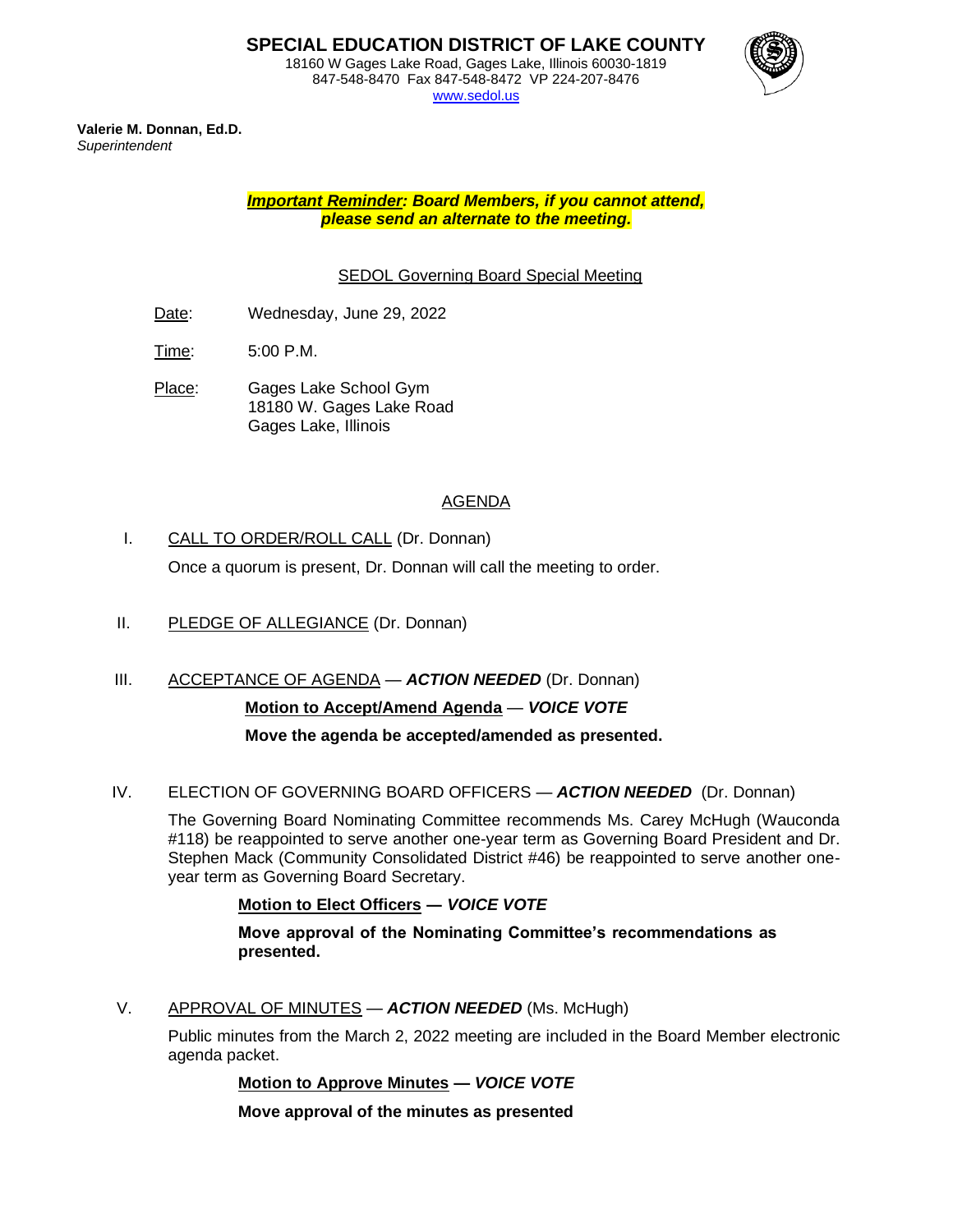#### VI. PUBLIC COMMENT (Ms. McHugh)

President McHugh will recognize any visitors at the meeting. The Governing Board is always interested in hearing from anyone who has a concern or issue regarding SEDOL programs and services. In order to ensure that everyone is heard, and at the same time, conduct the meeting properly and efficiently, those wishing to address the Board are asked to observe the following guidelines.

- 1. Sign in at the meeting and complete the Public Comment Information Form.
- 2. Address the Board at the appropriate time as indicated on the agenda and when recognized by the Board President.
- 3. State your name and address for the record.
- 4. Comments should be limited to a maximum of five (5) minutes. The Board President may deny a person the opportunity to speak for more than 5 minutes. The President may also deny such opportunity to a person who has previously addressed the Board on the same subject.
- 5. Groups attending Board meetings are requested to appoint a spokesperson, if possible. The spokesperson should identify the group he/she represents and then briefly explain the concerns shared by the group. The Board President reserves the right to terminate a speaker's comments if they are repetitive or redundant.
- 6. Comments made during open session should not pertain to individual students or employees. Concerns regarding a specific student or employee should be presented in closed session.
- 7. The Board President or other presiding officer shall have the authority to terminate the remarks of any individual addressing the Board under public comment and to determine procedural matters regarding public comment not otherwise defined in Board policy.

#### VII. SPECIAL RECOGNITION (Dr. Donnan)

B. Service to Executive Board

The Governing Board will recognize Mr. Bob Gold, Superintendent of Big Hollow District #38, who is stepping down from the Executive Board. Mr. Gold has served on the Executive Board since September 2019.

#### VIII. ANNUAL MEETING ACTIONS

#### A. Executive Board Member Appointments ― *ACTION NEEDED* (Ms. McHugh)

The terms of three Executive Board members expire in June:

- ➢ Dr. Lynn Glickman, Superintendent Community School District #46
- ➢ Bob Gold, Superintendent, Big Hollow District #38
- ➢ Odie Pahl, Governing Board Member, Gurnee District #56
- ➢ Open, Governing Board Member

Ms. Pahl would like to serve another two-year term, and the Executive Board Nominating Committee recommends she be reappointed. She would serve a two-year term expiring in June 2024. Mr. Gold will be stepping down from the Board leaving a vacant seat to be filled by a member district Superintendent. Mr. Gold's replacement would serve a two-year term expiring in June 2024. The Nominating Committee also recommends the Governing Board reappoint Dr. Lynn Glickman, Superintendent Community School District #46 who replaced Dr. Mathew Barbini in March, 2022 and whose term would expire in June 2024.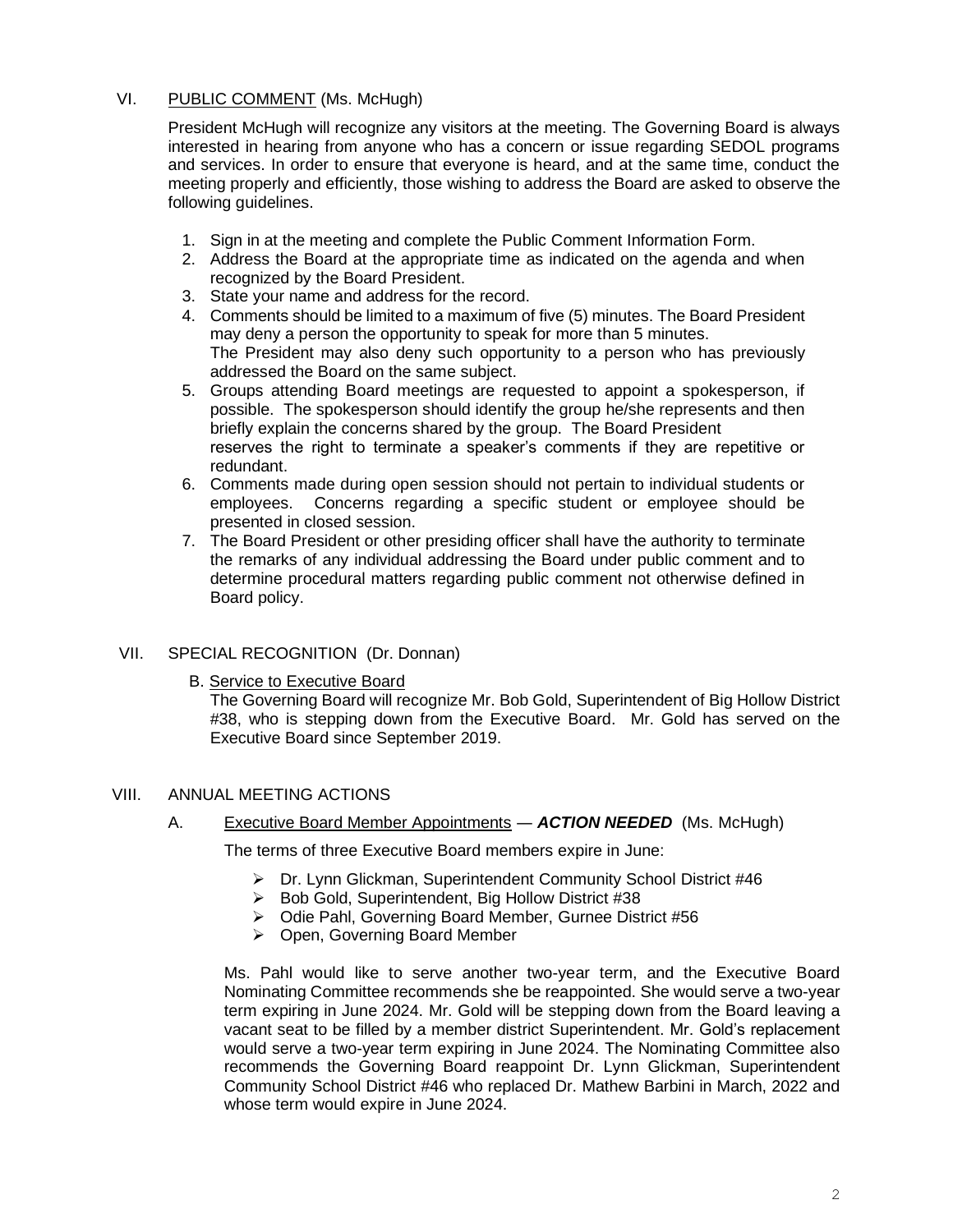# **Motion to Appoint Executive Board Members ―** *VOICE VOTE*

#### **Move approval of the Nominating Committee's recommendations as presented.**

B. Delegation of Executive Board Authorities ― *ACTION NEEDED* (Ms. McHugh)

The Governing Board will be asked to delegate Executive Board authorities for FY23. The authorities are delineated in Governing Board Policy 2:38, which is included in the electronic agenda packet.

### **Motion to Approve Delegation of Authorities ―** *VOICE VOTE*

**Move approval of the delegation of authorities as presented.**

C. Appointment of Treasurer 2022-23 ― *ACTION NEEDED* (Ms. McHugh)

It is recommended that Ms. Joyce Loris, Chief Business Officer, serve as treasurer for the district.

### **Motion to Appoint Treasurer ―** *VOICE VOTE*

**Move Ms. Joyce Loris serve as treasurer for the 2022-23 school year**

D. Establish Meeting Dates — **ACTION NEEDED** (Ms. McHugh)

The Governing Board will be asked to establish meeting dates for the 2022-23 school year. Suggested meeting dates are:

| Mattan ta Fatal Bal, Maattan Bataa | $\overline{11}$ $\overline{11}$ $\overline{11}$ $\overline{11}$ $\overline{11}$ |
|------------------------------------|---------------------------------------------------------------------------------|
| Wednesday, December 7, 2022        | Wednesday, June 7, 2023                                                         |
| Wednesday, August 24, 2022         | Wednesday, March 1, 2023                                                        |

# **Motion to Establish Meeting Dates ―** *VOICE VOTE*

**Move approval of the meeting schedule as recommended.**

IX. PRESENTATION OF TENTATIVE BUDGET **―** *ACTION NEEDED* (Dr. Donnan/Ms. Loris)

Ms. Loris will present the tentative budget for the 2022-23 school year. At its April meeting, the Executive Board unanimously recommended the Governing Board approve the tentative budget with recommendations as follows:

- 1. The tentative budget be based on the accrual basis, which includes Evidence-Based Funding and tuition revenues being calculated accordingly;
- 2. For tentative budget purposes, total expenditures in the Education Fund for FY23 be set at \$50,183,676 and that those expenditures be offset by tuition, district contractual and grant revenue, leaving a fund balance of \$12,146,623;
- 3. Total expenditures in the Operations and Maintenance Fund be set at \$3,303,759; in the Debt Service Fund at \$467,750; in the Transportation Fund at \$1,063,746; in the IMRF Fund at \$1,420,000.
- 4. The Board Treasurer be directed to post/publish notice of a budget hearing scheduled for 6:30 p.m. on Wednesday, August 24, 2022, in the Community Room at Gages Lake School or a remote meeting, if necessary.

# **Motion to Approve Tentative Budget ―** *ROLL CALL VOTE*

**Move approval of the tentative FY23 budget recommendations as presented.**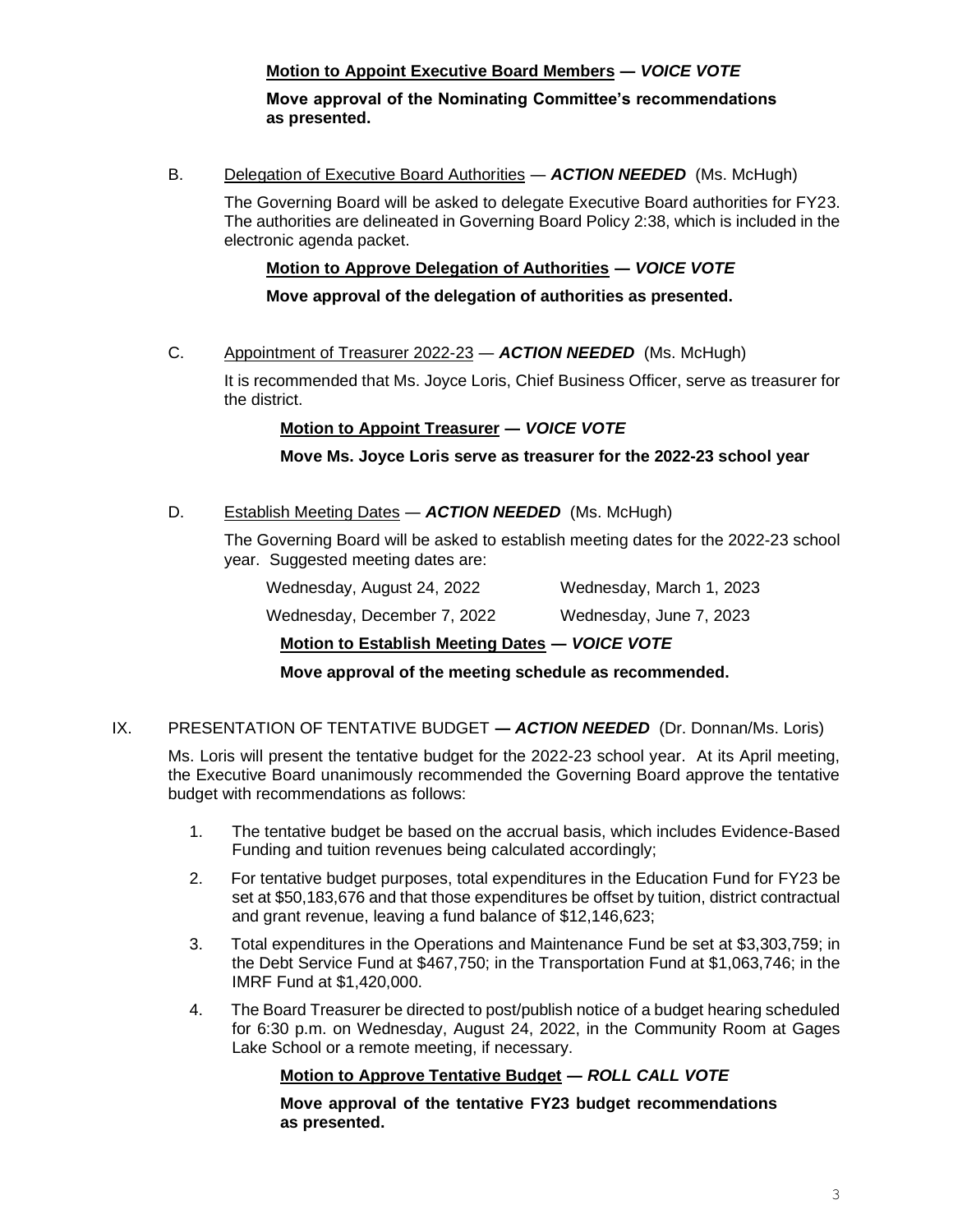# X. EXTENDED COLLECTIVE BARGAINING AGREEMENT WITH SSSA **—** *ACTION NEEDED* (Dr. Wojcik/Ms. Osmond)

Dr. Wojcik and Ms. Osmond of the SEDOL Board Negotiations Team will provide a brief overview of the proposed extended bargaining agreement for the 2022-2023 school year reached with the SEDOL Support Staff Association. A summary of the agreement is included in the Governing Board members electronic agenda packet.

# **Motion to Approve —** *ROLL CALL VOTE*

**Move to approval the proposed extended bargaining agreement for the 2022- 2023 school year with the SEDOL Support Staff Association and the SEDOL Board as presented.**

# XI. APPROVAL OF MEMORANDUM OF UNDERSTANDING WITH STU —

*ACTION NEEDED* (Ms. Osmond/Dr. Wojcik)

The Board Negotiations Team will provide a brief overview of the tentative agreement reached with the SEDOL Teachers' Union regarding items relating to Service Recognition and Attendance Bonus for Extended School Year. The Executive Board recommends Governing Board approval of the Memorandum of Understanding. A summary of the agreement is included in the Board member electronic agenda packet.

# **Motion to Approve Agreement with STU —** *ROLL CALL VOTE*

**Move the Memorandum of Understanding with the SEDOL Teachers' Union be approved as presented.**

# XII. APPROVAL OF MEMORANDUM OF UNDERSTANDING WITH SSSA —

*ACTION NEEDED* (Ms. Osmond/Dr. Wojcik)

The Board Negotiations Team will provide a brief overview of the tentative agreement reached with the SEDOL Support Staff Association regarding items relating to Service Recognition and Attendance Bonus for Extended School Year. The Executive Board recommends Governing Board approval of the Memorandum of Understanding. A summary of the agreement is included in the Board member electronic agenda packet.

# **Motion to Approve Agreement with SSSA —** *ROLL CALL VOTE*

**Move the Memorandum of Understanding with the SEDOL Support Staff Association be approved as presented.**

XIII. APPROVAL OF SERVICE RECOGNITION AND ATTENDANCE BONUS FOR REGISTERED NURSES — *ACTION NEEDED* (Ms. Osmond/Dr. Wojcik) The Board Negotiations Team will provide a brief overview of the tentative agreement reached with the SEDOL Registered Nurses regarding items relating to Service Recognition and Attendance Bonus for Extended School Year. The Executive Board recommends Governing Board approval of the agreement. A summary of the agreement is included in the Board member electronic agenda packet.

# **Motion to Approve Agreement with Registered Nurses —** *ROLL CALL VOTE*

**Move the agreement with the SEDOL Registered Nurses be approved as presented.**